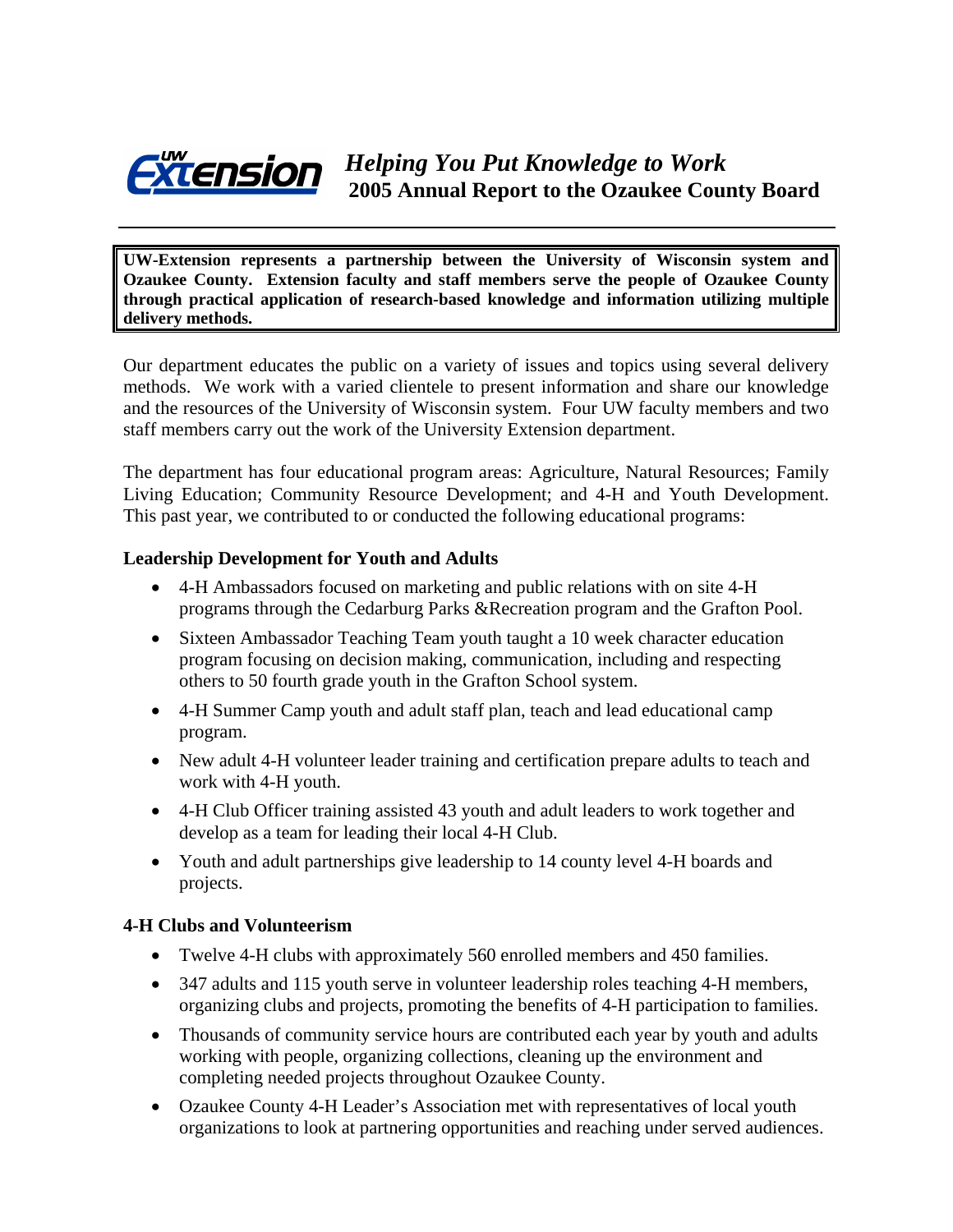#### **Parenting Education and Child Development**

- *Parenting the First Year* Newsletters mailed monthly to more that 125 families, and *Parenting the Second and Third Years* Newsletters mailed bimonthly to more than 266 families. *Parenting Future Readers* is added bimonthly to the newsletters.
- *Better Kid Care-Provided 7 educational programs for training credits attended by over* 25 family and center based childcare providers.
- *Ozaukee County Home and Community Education Association* volunteers continued reading to pre-school children at Port Washington and Saukville child care centers, and then gifting the books to the children. They are part of the Wisconsin First Book program which reaches over 6,000 children annually.

# **Strengthening Families, Individuals and Communities**

- Developmental Assets Building in Youth-increasing the positive experiences that youth need to become responsible, caring and successful adults. The *Port Washington-Saukville United for Youth* group coordinated the 6th annual Teen/Law Enforcement Forum at the Port Washington High School, and high school students selected the first business to get the Youth Friendly Business award. Efforts are ongoing to have more youth involvement in the communities.
- **"***Powerful Tools for Caregiving Taking Care of You"-* This six week educational series, co-facilitated with Aging Services and offered three times in 2005, reached 31 caregivers (including 5 men) who increased their confidence as providers, reduced their stress levels, implemented various action plans for themselves, learned about useful resources and that they are not alone in their care giving roles.
- *Who Gets Grandma's Yellow Pie Plate?* Three presentations to over 70 people who learned about decision making for distribution of non-titled property and impact of family communication on inheritance issues.
- *Money on the Bookshelf* combines reading with financial literacy. Parents attending the programs learned new ideas, gained knowledge and implemented ideas with their children.

# **Local Government**

- Facilitated a process that resulted in the Ozaukee County Board voting 27-0 to consolidate their committee structure. This consensus building process included extensive research and two facilitated workshops of the Ozaukee County Board.
- Co-facilitate the First Friday's Forum Series at MATC, which are countywide community forums that focus on contemporary issues that impact county residents.

# **Land Use**

• Provide educational resources for the Ozaukee County Smart Growth Committee, Ozaukee County Comprehensive Planning Citizen Advisory Committee and local municipalities in Ozaukee County. Maintain [www.co.ozaukee.wi.us/smartgrowth](http://www.co.ozaukee.wi.us/smartgrowth)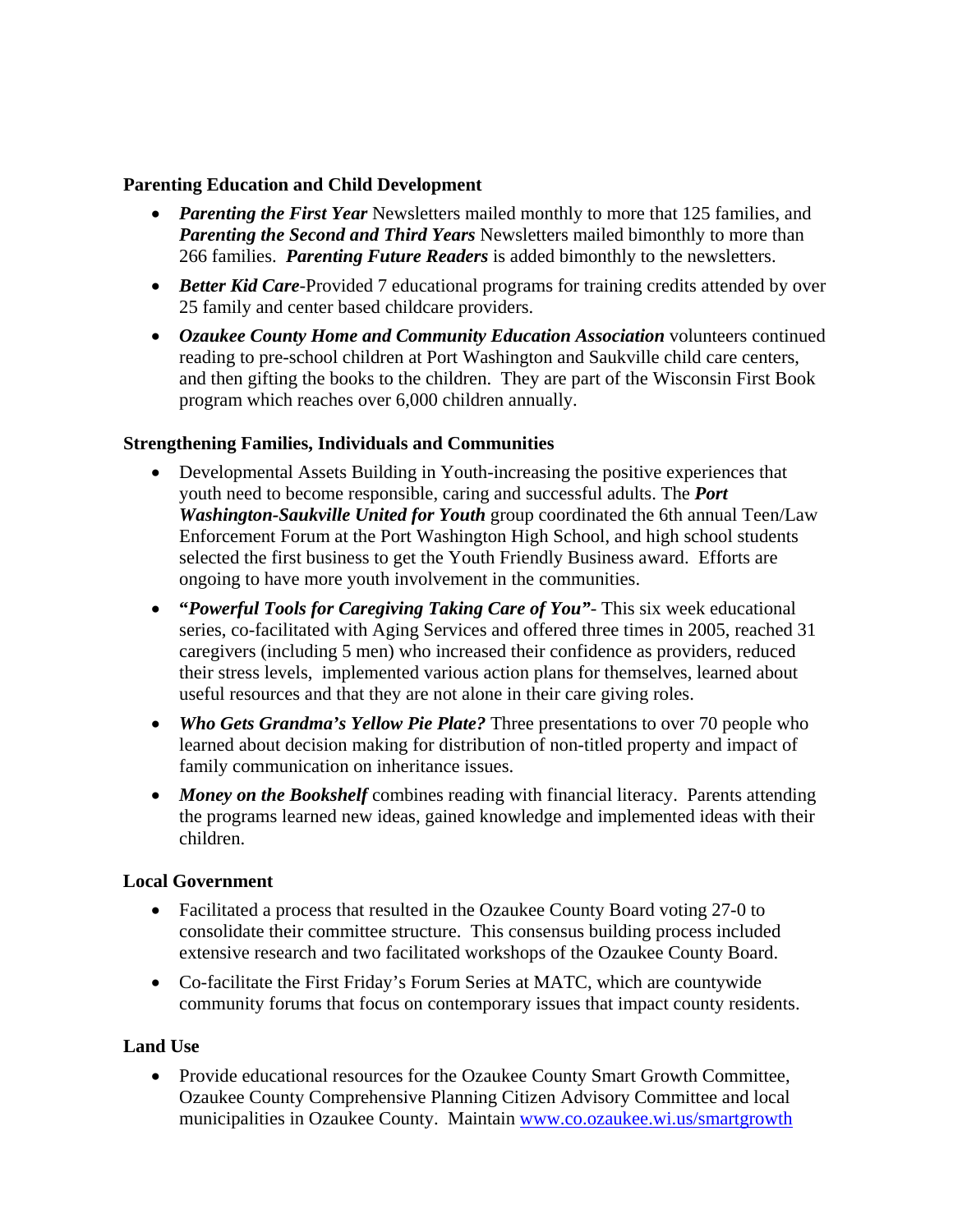- Provide educational resources that resulted in the implementation of Ozaukee County's Public Participation Plan for the Comprehensive Planning Process. This included:
	- o Co-facilitated a process that resulted in Ozaukee County's first citizen land use survey. Over 400 Ozaukee residents participated in this statistically significant survey.
	- o Presented at four county-wide comprehensive planning "kick-off" meetings, which forty-six participants attended.
	- o Co-facilitated a Strength, Weaknesses, Opportunities & Threats (SWOT) Analysis for the Citizen Advisory Committee.

# **Community & Economic Development**

- Provided educational resources for the Ozaukee Economic Development Corporation, Ozaukee County Tourism Counsel and the Ozaukee Interurban Trail Advisory Counsel. Maintain [www.co.ozaukee.wi.us/ocedc](http://www.co.ozaukee.wi.us/ocedc) & [www.interurbantrail.us](http://www.interurbantrail.us/)
- Co-facilitated a process for the Ozaukee Interurban Trail Advisory Counsel's Sustainability Committee to develop and implement a fundraising strategy for a trail improvement project. This resulted in \$230,000+ raised and the Ozaukee County Board voted 26-0 to move forward with the project.
- Provided pre-venture business counseling to 25 individuals through the "First Steps" to Entrepreneurship Workshop. Additionally, provided business assistance to 24 individuals.

# **Natural Resources and the Environment**

- Conducted a countywide used tire collection- 786 tires were collected.
- Applied and have been awarded a \$25,500 State of Wisconsin Clean Sweep Grant for a 2006 Household Hazardous Waste and Agriculture Waste collection program.
- Certification of Private Pesticide Applicators.

# **Family Economic Security**

- *Volunteer Financial Coaching Program*-12 hour training provided to 17 volunteers and agency professionals interested in helping individuals and families with financial issues. Twenty-one volunteers and the Family Living Educator worked with more than 55 people who requested help with their financial situation. Volunteers put in over 150 hours meeting throughout the county with individuals and couples.
- *Legally Secure Your Financial Future* This two part educational program focused on record keeping, estate planning and end of life issues.
- *Get Checking*-Continued to promote this "second chance" educational program with the financial partners Allco Credit Union, Grafton State Bank, Ozaukee Bank and Port Washington State Bank. Taught the 5 hour program to four people who opened accounts at financial institutions.